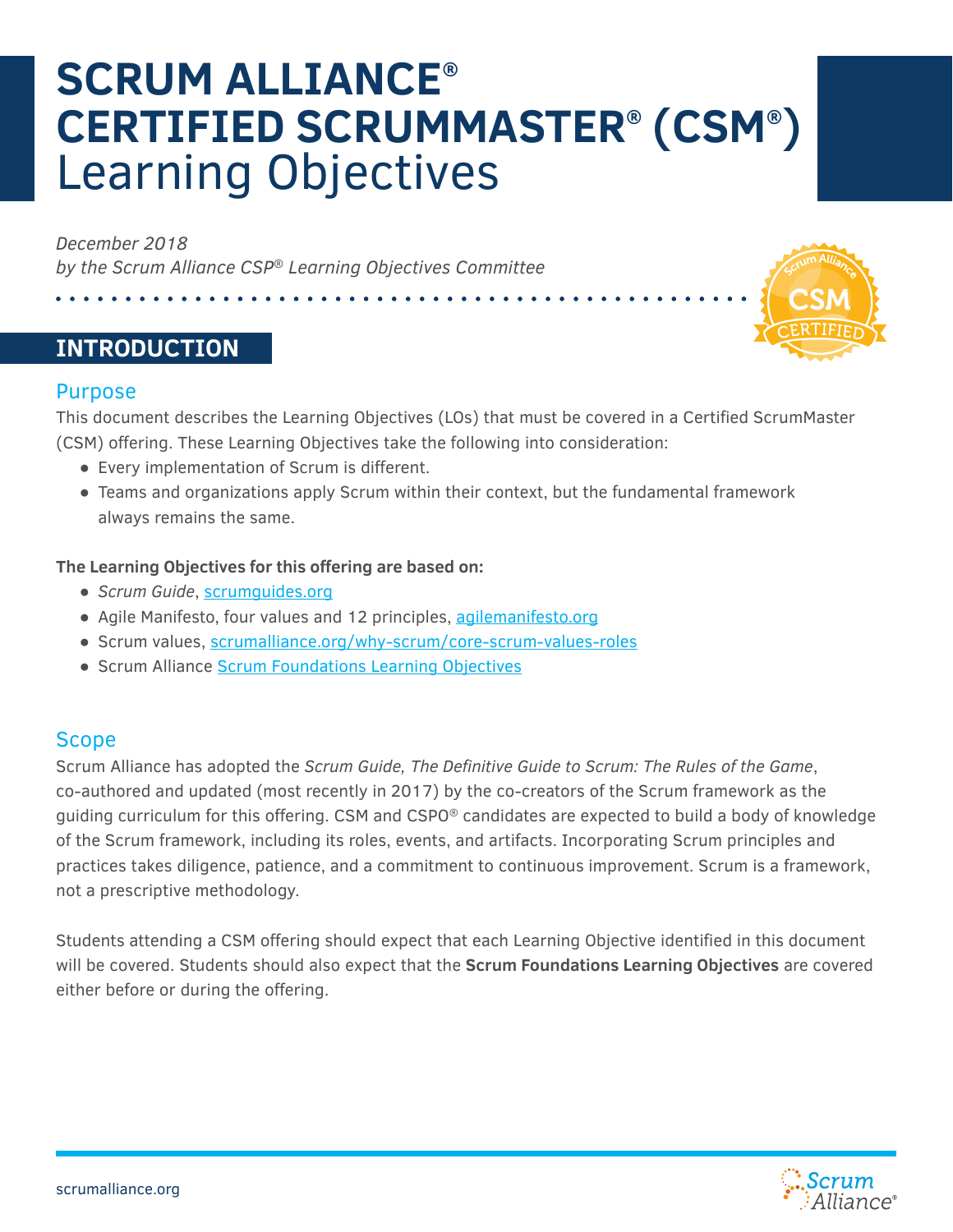The CSM Learning Objectives fall into the following categories:

- **1. Lean, Agile, and Scrum**
- **2. Scrum Master Core Competencies**
- **3. Service to the Development Team**
- **4. Service to the Product Owner**
- **5. Service to the Organization**

*Individual trainers (CSTs) or coaches (CECs and CTCs) may choose to teach ancillary topics. Ancillary topics presented in a CSM offering must be clearly indicated as such.*

# **LEARNING OBJECTIVES**

#### **A note about Bloom's Taxonomy:**

W*hile some Learning Objectives appear to tell a trainer or coach how to teach, that is not the intent. Bloom's-style Learning Objectives describe what the learner can do upon completing the class.* 

*Instead of including the words, please mentally start each Learning Objective with the following phrase:* **"Upon successful validation of the CSM Learning Objectives, the learner will be able to … "**

*This Bloom's style of Learning Objectives consists of six levels of learning:*

- **Knowledge**
- $\alpha$ **Comprehension**
- **Application**
- ıll. **Analysis**
- **Synthesis**
- $\bullet$ **Evaluation**

The levels progress from lower order to higher order thinking skills, Knowledge( $\circledbullet$ ) through Evaluation( $\circledbullet$ ). The level of each learning objective can be identified using the image designations above.

#### 1. Lean, Agile, and Scrum

#### **Scrum Theory**

 $\mathfrak{O}$  1.1. describe how the values of Scrum — focus, courage, commitment, openness, and respect are present in a specific Scrum event, artifact, or role.

#### **Scrum Roles**

- $\bullet$  1.2. list at least three rights and five responsibilities of the Product Owner, Development Team and Scrum Master.
- $\ddot{Q}$  1.3. discuss at least two reasons why the Product Owner is a single person and not a group or a committee.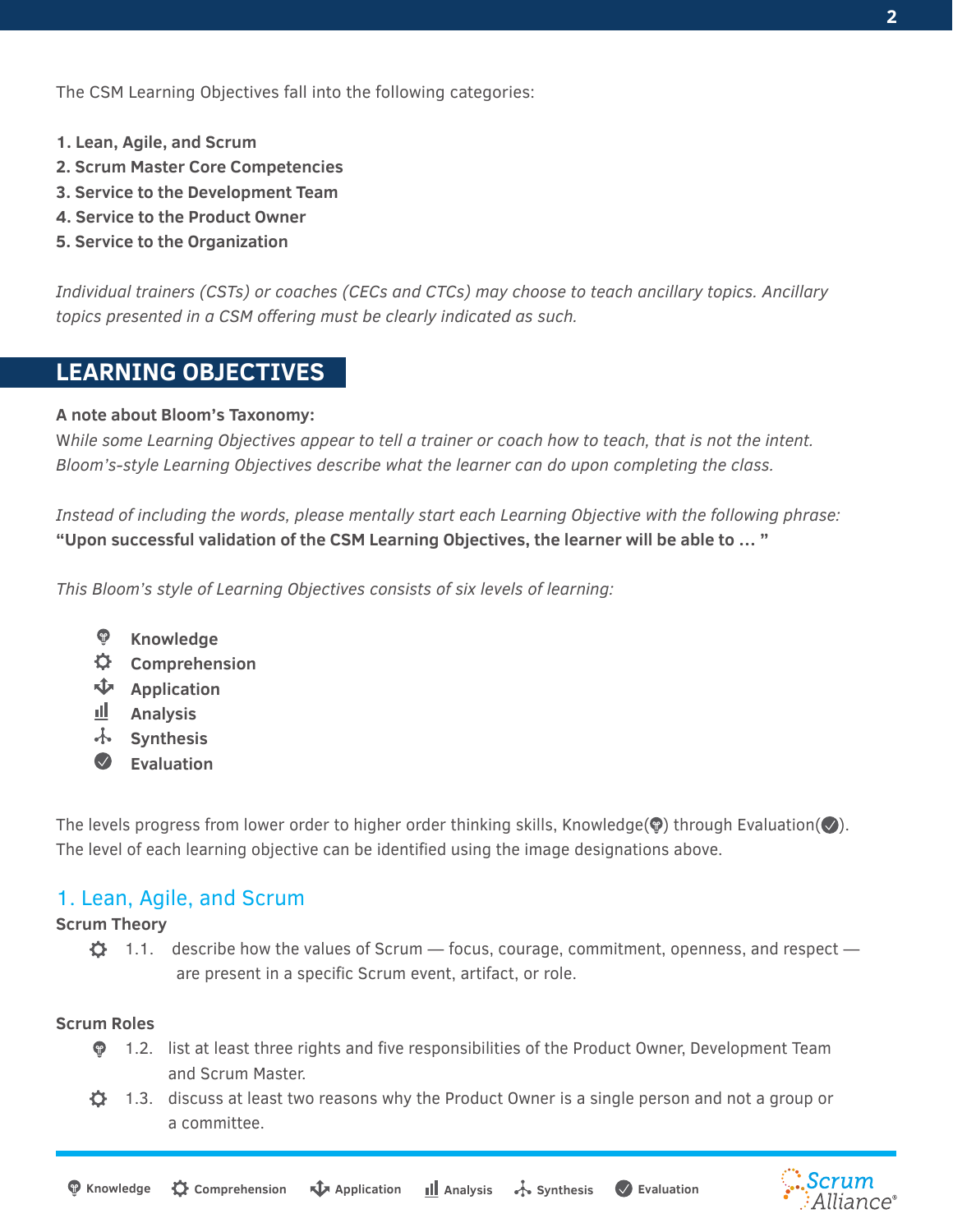- $\ddot{\mathbf{Q}}$  1.4. discuss how and why the Product Owner maintains authority over the product while working collaboratively with the Development Team and stakeholders to gather their ideas, feedback, and input.
- **1.5.** list at least five characteristics of the Development Team.
- $\ddot{Q}$  1.6. identify at least three negative consequences that arise when the Development Team consists of fewer than three or more than nine people.
- $\bullet$  1.7. state at least two reasons why no one can force the Development Team to work from a different set of requirements than the Product Owner's.

#### **Scrum Events and Artifact Transparency**

- $\bullet$  1.8. give one example of how a Scrum Team will inspect and adapt and increase transparency at each of the Scrum events.
- $\ddot{\mathbf{Q}}$  1.9. describe at least three responsibilities for the Development Team, Product Owner, and Scrum Master during Sprint Planning, Daily Scrum, Sprint Review, and Retrospective.

#### **Sprint and Increment**

- $\ddot{Q}$  1.10. describe at least two reasons why the Sprint goal does not change during a Sprint.
- $\bullet$  1.11. define the outcome of every Sprint and describe at least three reasons why that is important.
- $\mathbf{\ddot{\Omega}}$  1.12. discuss at least three reasons why the Increment must be brought to the current definition of "Done" regardless of whether the Product Owner chooses to release the Increment.

#### **Sprint Planning**

- $\ddot{Q}$  1.13. discuss the focus of the activities of the Product Owner and Development Team during the two topics of Sprint Planning: the "What" and the "How."
- 1.14. practice writing a Sprint Goal and identify at least two benefits of having a Sprint Goal.

#### **Daily Scrum**

- $\bullet$  1.15. discuss at least three ways the Daily Scrum differs from a status meeting and why the various constraints exist to support the Development Team.
- $\ddot{\mathbf{\Omega}}$  1.16. identify at least three possible structures the Development Team could use to run the Daily Scrum within the time-box.

#### **Sprint Review**

- $\ddot{Q}$  1.17. describe at least three of the activities that take place during the Sprint Review that pertain to work beyond what has been completed in the Sprint,
- $\bullet$  1.18. identify at least three potential outcomes for a Sprint Review.

#### **Sprint Retrospective**

 $\ddot{Q}$  1.19. explain at least three distinct responsibilities for the Scrum Master during the Sprint Retrospective.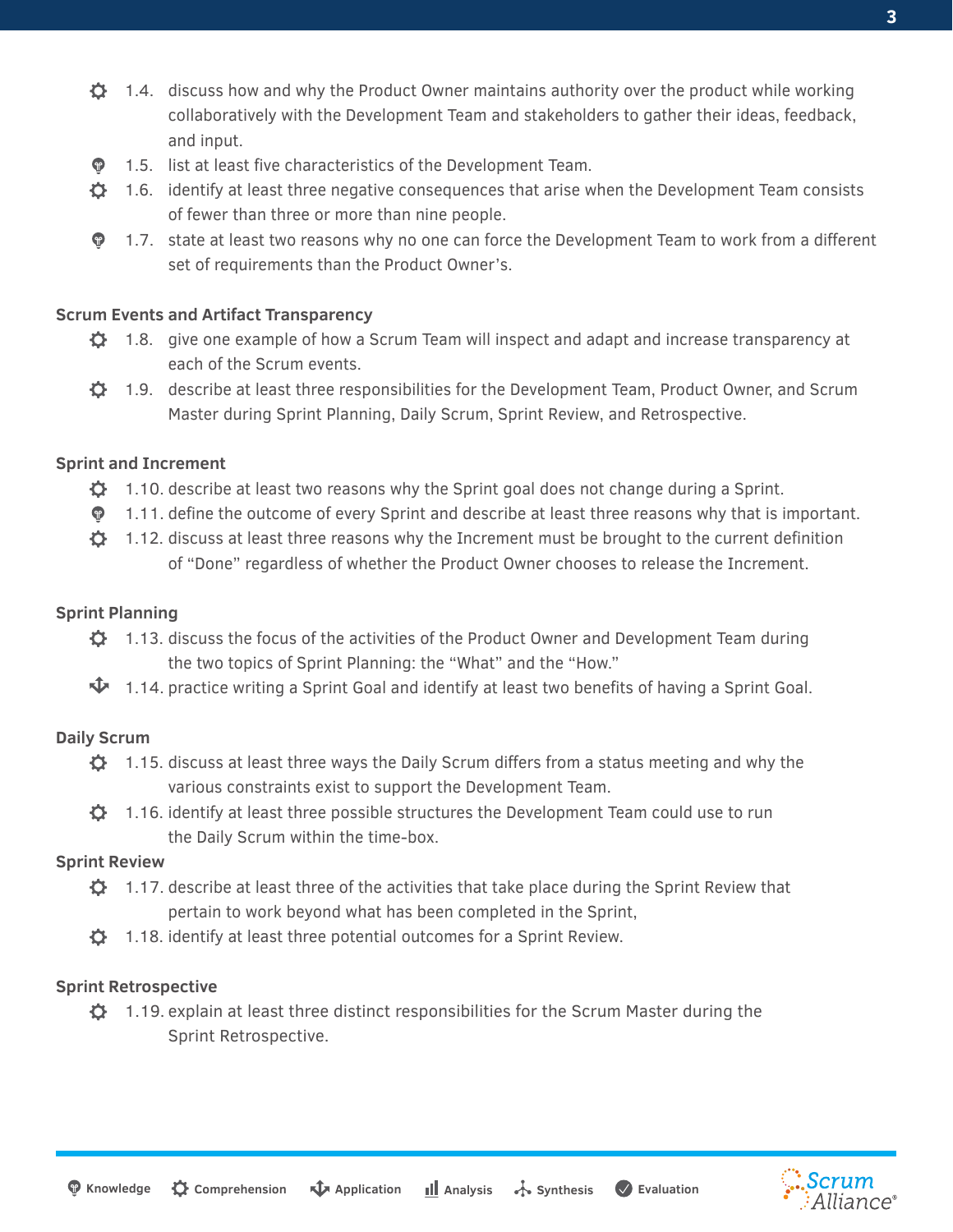#### **Product Backlog**

- $\ddot{\mathbf{Q}}$  1.20. describe at least two responsibilities of the Development Team, Product Owner, and Scrum Master in the development and maintenance of the Product Backlog.
- $\ddot{\Omega}$  1.21. identify at least three essential characteristics of the Product Backlog.
- **1.22.** list at least four attributes of a Product Backlog item.

#### **Sprint Backlog**

- $\ddot{\mathbf{\Omega}}$  1.23. identify at least three essential characteristics of the Sprint Backlog.
- $\ddot{Q}$  1.24. explain how the Sprint Backlog can be changed, who can make changes, and the limits of these changes.

#### **Definition of "Done"**

- $\ddot{Q}$  1.25. identify at least two reasons why multiple teams working on the same Product Backlog must have a shared and consistent definition of "Done."
- $\ddot{\Omega}$  1.26. describe at least three opportunities where the Scrum Team might adapt their definition of "Done" to meet new insights or circumstances.
- $\ddot{Q}$  1.27. explain the importance of a strong definition of "Done" and describe at least two risks associated with a weaker definition of "Done."
- 1.28. outline at least one way to create a definition of "Done."

### 2. Scrum Master Core Competencies

#### **Facilitation**

- $\bullet$  2.1. list at least three ways the Scrum Master could facilitate for the Scrum Team.
- $\nabla$  2.2. demonstrate at least three techniques for facilitating group decision making.

#### **Coaching**

- **•** 2.3. state a distinction among facilitating, teaching, mentoring, and coaching.
- **•** 2.4. list at least three different challenges facing a self-organizing team.
- $\mathbf{\hat{V}}$  2.5. practice the implementation of at least one Retrospective technique that could help to resolve a challenge faced by a self-organizing team.

#### 3. Service to the Development Team

#### **Scrum Master as Servant-Leader**

- **•** 3.1. define servant-leadership
- $\ddot{\Omega}$  3.2. describe three scenarios where the Scrum Master acts as the servant-leader for the Development Team.
- $\bullet$  3.3. discuss at least one scenario in which the Scrum Master, acting as a servant-leader, improved at least one aspect of the Development Team.
- $\bigcirc$  3.4. identify possible violations of Scrum by a Product Owner or stakeholder who is applying excessive time pressure and illustrate how to address them.

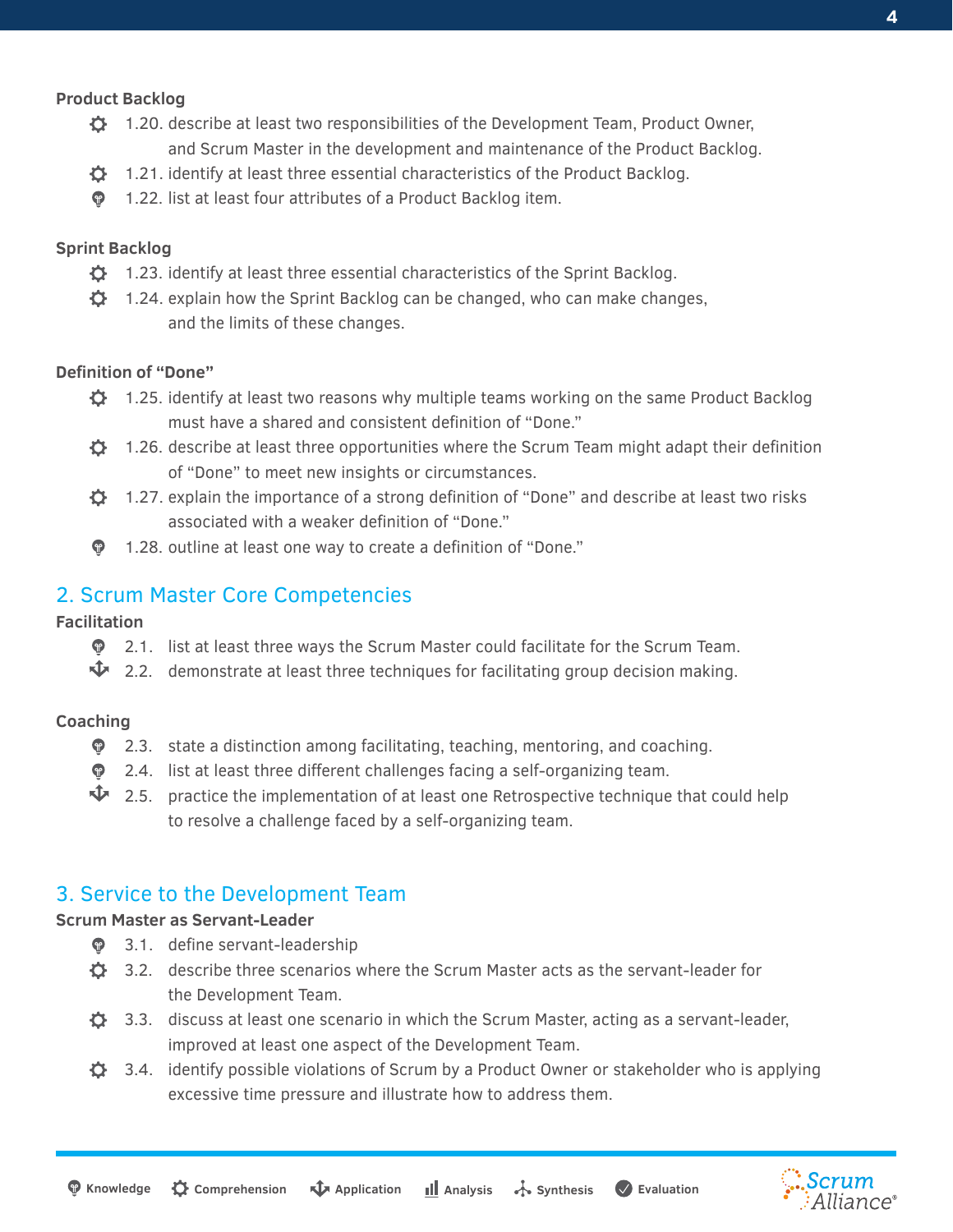#### **Value of Development Practices**

- **•** 3.5. define technical debt and explain the impact of accumulating technical debt.
- **•** 3.6. list at least five development practices that will help Scrum Teams deliver a high-quality product Increment and reduce technical debt each Sprint.
- **•** 3.7. list at least three ways development practices may impact the Development Team's ability to deliver a potentially releasable Increment each Sprint.

#### 4. Service to the Product Owner

- $\bullet$  4.1. identify at least three collaboration techniques that a Product Owner can use to work with the Development Team or stakeholders.
- $\bullet$  4.2. explain at least three ways the Scrum Master could support the Product Owner.

#### 5. Service to the Organization

#### **Impediment Removal**

- $\bullet$  5.1. discuss at least two ways that the Scrum Master assists the Scrum Team with responding to impediments.
- $\bullet$  5.2. discuss at least three common organizational impediments outside the scope of a team that can affect the effectiveness of Scrum Teams.

#### **Coaching the Organization**

- $\bullet$  5.3. describe at least one example of a major organizational design change implied by implementing Scrum.
- $\bullet$  5.4. discuss why Scrum does not have a project manager and what happens to traditional project management activities.
- $\sigma$ 5.5. describe at least two stakeholder behaviors that support the Scrum Team's success and at least two behaviors that do not support the Scrum Team's success.
- $\mathbf{\hat{C}}$ 5.6. describe at least two benefits that could be lost if Scrum is only partially implemented.